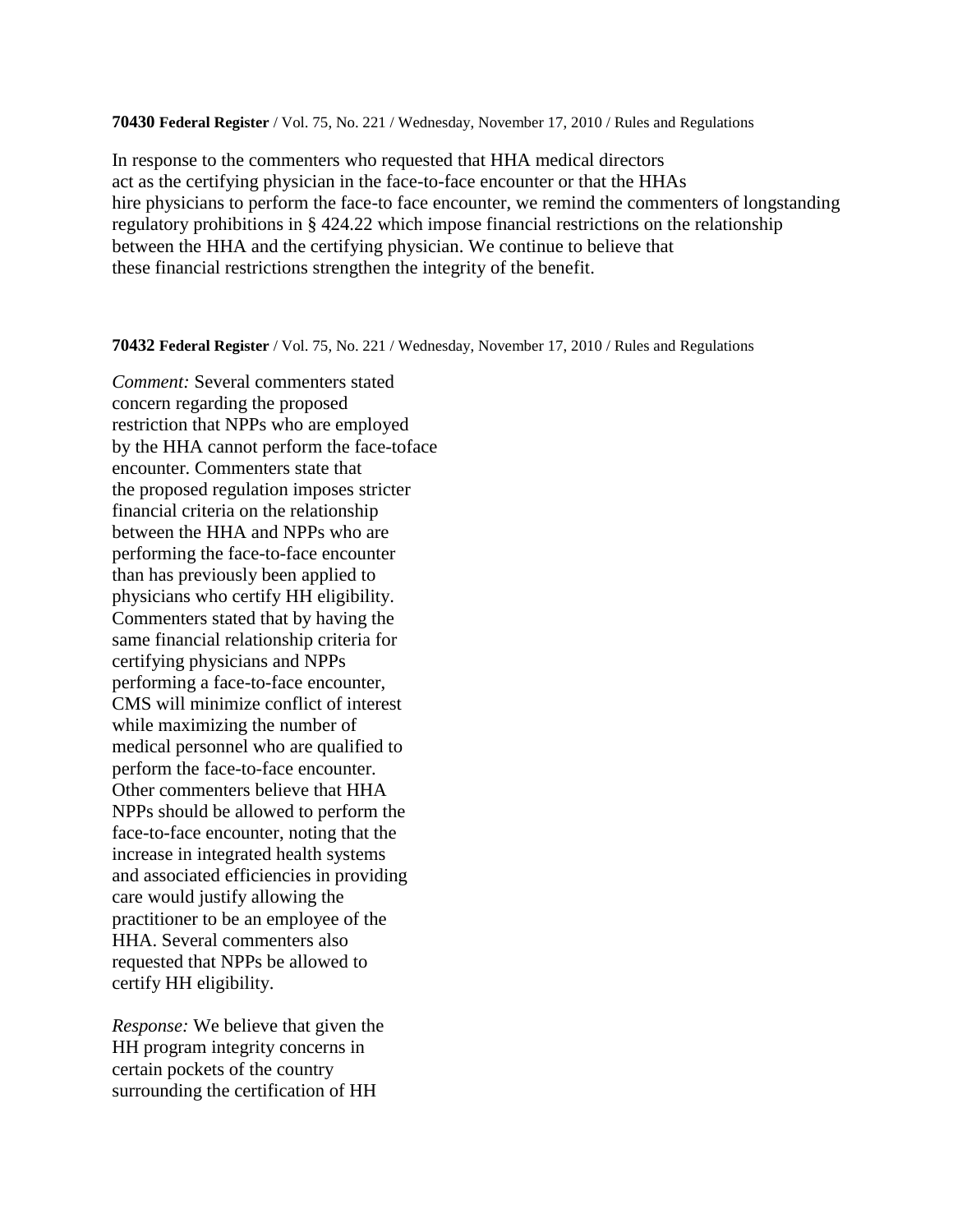eligibility, it is imperative that NPPs be subject to the same financial limitations with the HHA as currently apply to the certifying physician. We agree with the commenters that the NPPs should not be subject to harsher financial limitations with the HHA than the certifying physician and we have revised the proposed § 424.22 accordingly. In response to the commenter who requested that NPPs be allowed to certify HH eligibility, we remind the commenter that sections  $1814(a)(2)(C)$ and  $1835(a)(2)(A)$  of the Act prohibit this.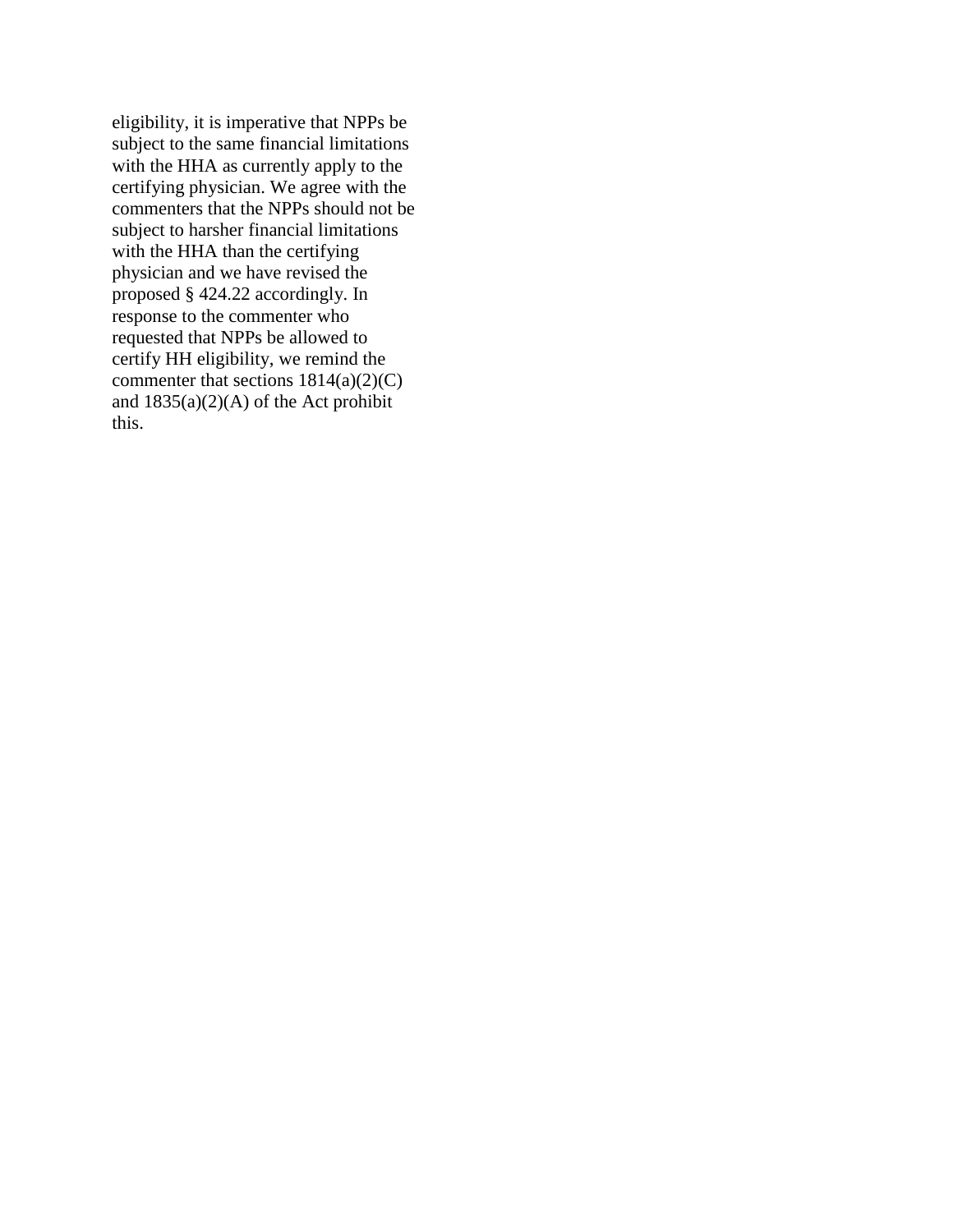## **FINAL RULE**

**70464 Federal Register** / Vol. 75, No. 221 / Wednesday, November 17, 2010 / Rules and Regulations

## **§ 424.22 Requirements for home health services.**

 $(a) * * *$ 

 $(1)$  \* \* \*

(v) The physician responsible for performing the initial certification must document that the face-to-face patient encounter, which is related to the primary reason the patient requires home health services, has occurred no more than 90 days prior to the home health start of care date or within 30 days of the start of the home health care by including the date of the encounter, and including an explanation of why the clinical findings of such encounter support that the patient is homebound and in need of either intermittent skilled nursing services or therapy services as defined in  $\S$  409.42(a) and (c) respectively. Under sections 1814(a)(2)(C) and 1835(a)(2)(A) of the Act, the face-to-face encounter must be performed by the certifying physician himself or herself or by a nurse practitioner, a clinical nurse specialist (as those terms are defined in section  $1861(aa)(5)$  of the Act) who is working in collaboration with the physician in accordance with State law, a certified nurse midwife (as defined in section 1861(gg)of the Act) as authorized by State law, or a physician assistant (as defined in section  $1861(aa)(5)$  of the Act) under the supervision of the physician. The documentation of the face-to-face patient encounter must be a separate and distinct section of, or an addendum to, the certification, and must be clearly titled, dated and signed by the certifying physician. (A) The nonphysician practitioner performing the face-to-face encounter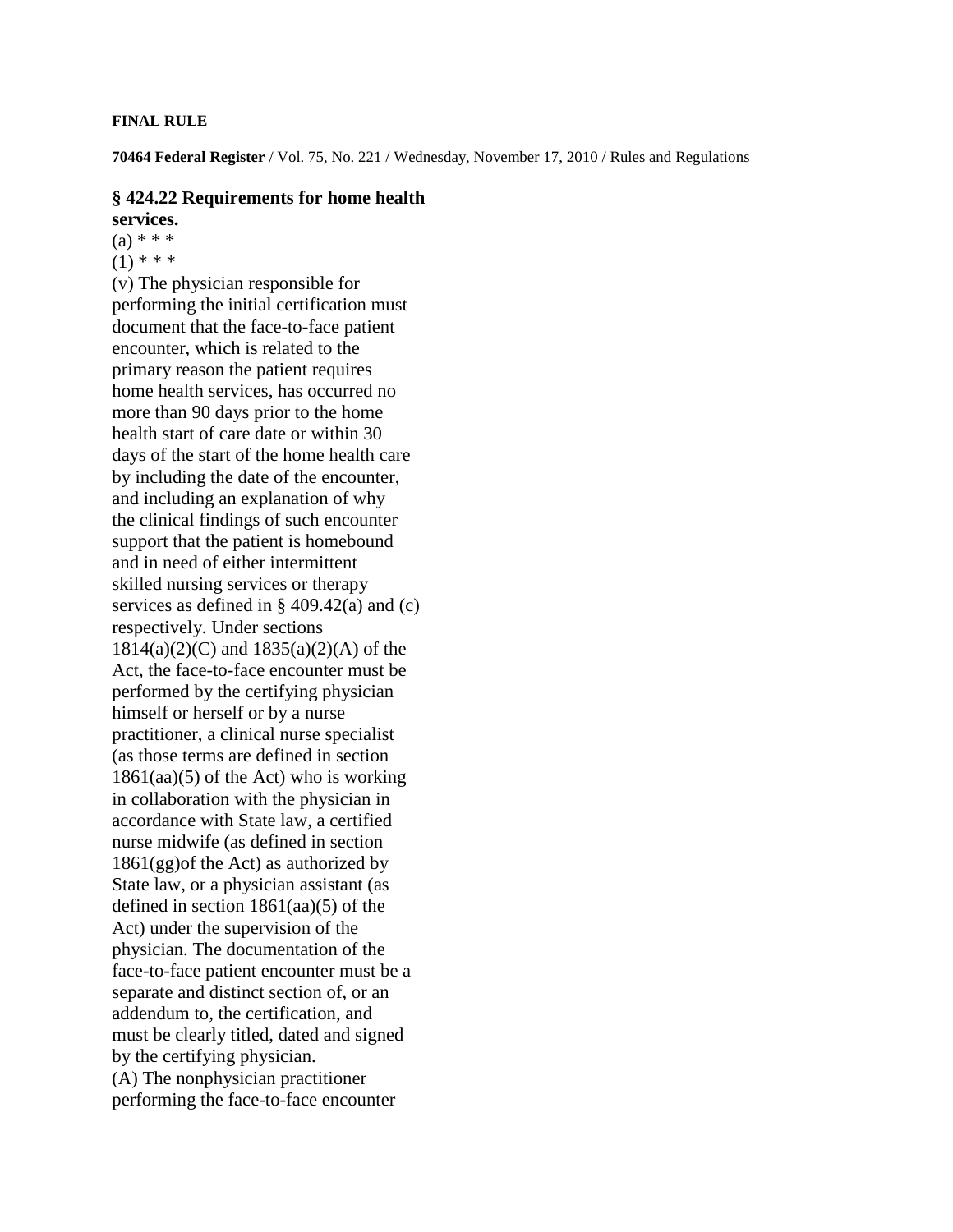must document the clinical findings of that face-to-face patient encounter and communicate those findings to the certifying physician.

(B) If a face-to-face patient encounter occurred within 90 days of the start of care but is not related to the primary reason the patient requires home health services, or the patient has not seen the certifying physician or allowed nonphysician practitioner within the 90 days prior to the start of the home health episode, the certifying physician or nonphysician practitioner must have a face to face encounter with the patient within 30 days of the start of the home health care.

(C) The face-to-face patient encounter may occur through telehealth, in compliance with Section 1834(m) of the Act and subject to the list of payable Medicare telehealth services established by the applicable physician fee schedule regulation.

(D) The physician responsible for certifying the patient for home care must document the face-to-face encounter on the certification itself, or as an addendum to the certification (as described in paragraph  $(a)(1)(v)$  of this section), that the condition for which the patient was being treated in the facetoface patient encounter is related to the primary reason the patient requires home health services, and why the clinical findings of such encounter support that the patient is homebound and in need of either intermittent skilled nursing services or therapy services as defined in  $\S$  409.42(a) and (c) respectively. The documentation must be clearly titled, dated and signed by the certifying physician. (2) *Timing and signature.* The

certification of need for home health services must be obtained at the time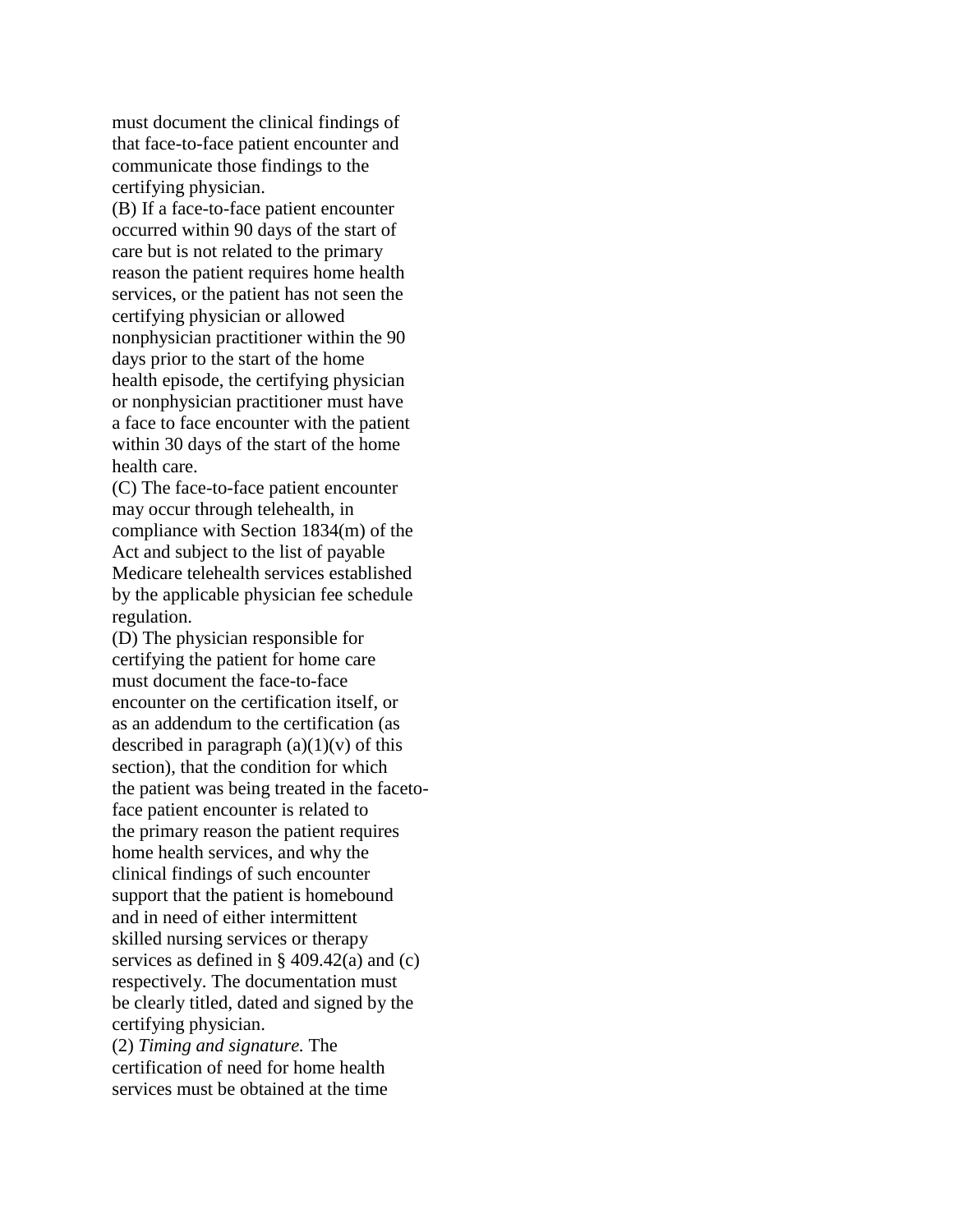the plan of care is established or as soon thereafter as possible and must be signed and dated by the physician who establishes the plan. (b) \* \* \*

(1) *Timing and signature of recertification.* Recertification is required at least every 60 days, preferably at the time the plan is reviewed, and must be signed and dated by the physician who reviews the plan of care. The recertification is required at least every 60 days when there is a— \* \* <mark>\* \* \*</mark>

(d) *Limitation of the performance of physician certification and plan of care functions*. The need for home health services to be provided by an HHA may not be certified or recertified, and a plan of care may not be established and reviewed, by any physician who has a financial relationship as defined in § 411.354 of this chapter, with that HHA, unless the physician's relationship meets one of the exceptions in section 1877 of the Act, which sets forth general exceptions to the referral prohibition related to both ownership/ investment and compensation; exceptions to the referral prohibition related to ownership or investment interests; and exceptions to the referral prohibition related to compensation arrangements.

(1) If a physician has a financial relationship as defined in § 411.354 of this chapter, with an HHA, the physician may not certify or recertify need for home health services provided by that HHA, establish or review a plan of treatment for such services, or conduct the face-to-face encounter required under sections  $1814(a)(2)(C)$ and  $1835(a)(2)(A)$  of the Act unless the financial relationship meets one of the exceptions set forth in § 411.355